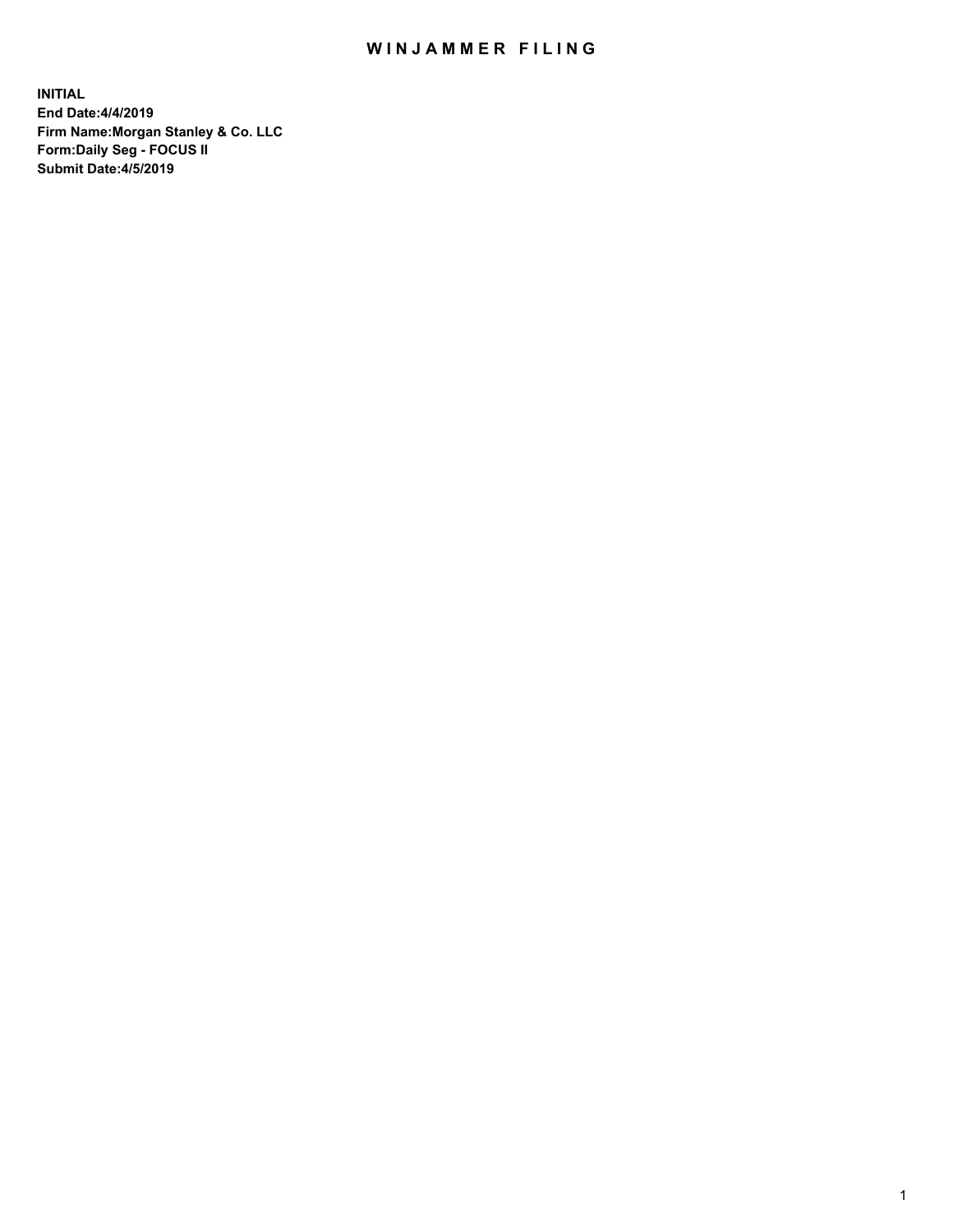**INITIAL End Date:4/4/2019 Firm Name:Morgan Stanley & Co. LLC Form:Daily Seg - FOCUS II Submit Date:4/5/2019 Daily Segregation - Cover Page**

| Name of Company                                                                                                                                                                                                                                                                                                                | Morgan Stanley & Co. LLC                                    |
|--------------------------------------------------------------------------------------------------------------------------------------------------------------------------------------------------------------------------------------------------------------------------------------------------------------------------------|-------------------------------------------------------------|
| <b>Contact Name</b>                                                                                                                                                                                                                                                                                                            | <b>Ikram Shah</b>                                           |
| <b>Contact Phone Number</b>                                                                                                                                                                                                                                                                                                    | 212-276-0963                                                |
| <b>Contact Email Address</b>                                                                                                                                                                                                                                                                                                   | Ikram.shah@morganstanley.com                                |
| FCM's Customer Segregated Funds Residual Interest Target (choose one):<br>a. Minimum dollar amount: ; or<br>b. Minimum percentage of customer segregated funds required:% ; or<br>c. Dollar amount range between: and; or<br>d. Percentage range of customer segregated funds required between:% and%.                         | 235,000,000<br><u>0</u><br>00<br>00                         |
| FCM's Customer Secured Amount Funds Residual Interest Target (choose one):<br>a. Minimum dollar amount: ; or<br>b. Minimum percentage of customer secured funds required:%; or<br>c. Dollar amount range between: and; or<br>d. Percentage range of customer secured funds required between: % and %.                          | 140,000,000<br><u>0</u><br>0 <sub>0</sub><br>0 <sub>0</sub> |
| FCM's Cleared Swaps Customer Collateral Residual Interest Target (choose one):<br>a. Minimum dollar amount: ; or<br>b. Minimum percentage of cleared swaps customer collateral required:% ; or<br>c. Dollar amount range between: and; or<br>d. Percentage range of cleared swaps customer collateral required between:% and%. | 92,000,000<br><u>0</u><br><u>00</u><br>00                   |

Attach supporting documents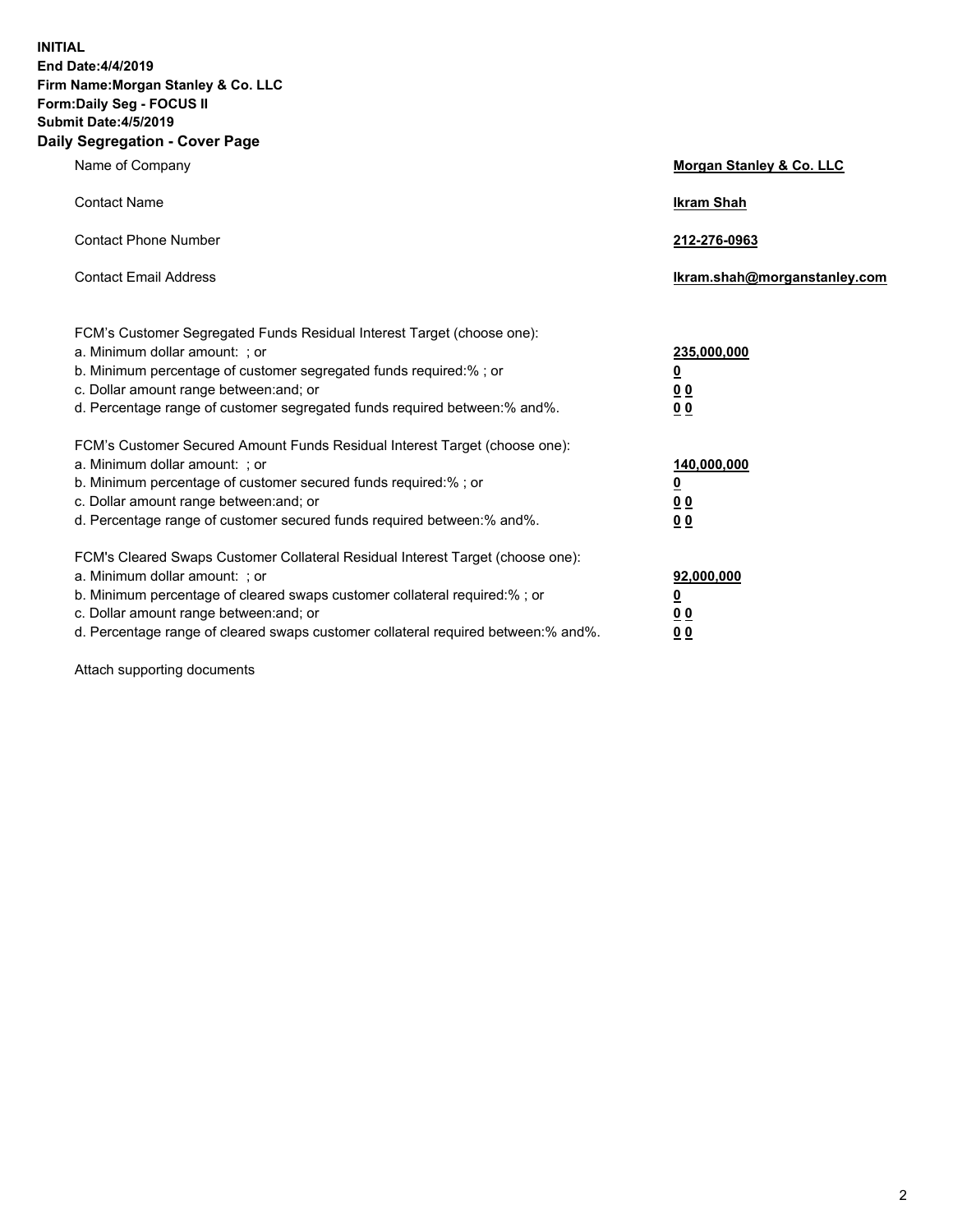|          | <b>INITIAL</b><br>End Date: 4/4/2019<br>Firm Name: Morgan Stanley & Co. LLC<br>Form: Daily Seg - FOCUS II<br><b>Submit Date: 4/5/2019</b>                                                                                                                                                                  |                                                                                |
|----------|------------------------------------------------------------------------------------------------------------------------------------------------------------------------------------------------------------------------------------------------------------------------------------------------------------|--------------------------------------------------------------------------------|
|          | <b>Daily Segregation - Secured Amounts</b>                                                                                                                                                                                                                                                                 |                                                                                |
| 1.       | Foreign Futures and Foreign Options Secured Amounts<br>Amount required to be set aside pursuant to law, rule or regulation of a foreign<br>government or a rule of a self-regulatory organization authorized thereunder<br>Net ledger balance - Foreign Futures and Foreign Option Trading - All Customers | $0$ [7305]                                                                     |
|          | A. Cash<br>B. Securities (at market)                                                                                                                                                                                                                                                                       | 2,789,556,725 [7315]<br>2,058,730,263 [7317]                                   |
| 2.<br>3. | Net unrealized profit (loss) in open futures contracts traded on a foreign board of trade<br>Exchange traded options                                                                                                                                                                                       | 451,468,273 [7325]                                                             |
|          | a. Market value of open option contracts purchased on a foreign board of trade<br>b. Market value of open contracts granted (sold) on a foreign board of trade                                                                                                                                             | 7,457,522 [7335]<br>-9,878,116 [7337]                                          |
| 4.<br>5. | Net equity (deficit) (add lines 1.2. and 3.)<br>Account liquidating to a deficit and account with a debit balances - gross amount<br>Less: amount offset by customer owned securities                                                                                                                      | 5,297,334,667 [7345]<br>17,581,700 [7351]<br>-17,150,588 [7352] 431,112 [7354] |
| 6.       | Amount required to be set aside as the secured amount - Net Liquidating Equity<br>Method (add lines 4 and 5)                                                                                                                                                                                               | 5,297,765,779 [7355]                                                           |
| 7.       | Greater of amount required to be set aside pursuant to foreign jurisdiction (above) or line<br>6.                                                                                                                                                                                                          | 5,297,765,779 [7360]                                                           |
| 1.       | FUNDS DEPOSITED IN SEPARATE REGULATION 30.7 ACCOUNTS<br>Cash in banks<br>A. Banks located in the United States                                                                                                                                                                                             |                                                                                |
|          | B. Other banks qualified under Regulation 30.7                                                                                                                                                                                                                                                             | 764,352,812 [7500]<br>562,132,067 [7520] 1,326,484,879<br>[7530]               |
| 2.       | Securities                                                                                                                                                                                                                                                                                                 |                                                                                |
| 3.       | A. In safekeeping with banks located in the United States<br>B. In safekeeping with other banks qualified under Regulation 30.7<br>Equities with registered futures commission merchants                                                                                                                   | 150,793,706 [7540]<br>0 [7560] 150,793,706 [7570]                              |
|          | A. Cash<br><b>B.</b> Securities                                                                                                                                                                                                                                                                            | 7,149,885 [7580]<br>$0$ [7590]                                                 |
|          | C. Unrealized gain (loss) on open futures contracts<br>D. Value of long option contracts                                                                                                                                                                                                                   | 17,648 [7600]<br>$0$ [7610]                                                    |
| 4.       | E. Value of short option contracts<br>Amounts held by clearing organizations of foreign boards of trade                                                                                                                                                                                                    | 0 [7615] 7,167,533 [7620]                                                      |
|          | A. Cash<br><b>B.</b> Securities<br>C. Amount due to (from) clearing organization - daily variation                                                                                                                                                                                                         | $0$ [7640]<br>$Q$ [7650]<br>$0$ [7660]                                         |
| 5.       | D. Value of long option contracts<br>E. Value of short option contracts<br>Amounts held by members of foreign boards of trade                                                                                                                                                                              | $0$ [7670]<br>0 [7675] 0 [7680]                                                |
|          | A. Cash<br><b>B.</b> Securities                                                                                                                                                                                                                                                                            | 1,646,946,311 [7700]<br>1,907,936,557 [7710]                                   |
|          | C. Unrealized gain (loss) on open futures contracts<br>D. Value of long option contracts<br>E. Value of short option contracts                                                                                                                                                                             | 451,450,625 [7720]<br>7,457,522 [7730]<br>-9,878,116 [7735] 4,003,912,899      |
| 6.<br>7. | Amounts with other depositories designated by a foreign board of trade<br>Segregated funds on hand                                                                                                                                                                                                         | [7740]<br>0 [7760]<br>$0$ [7765]                                               |
| 8.<br>9. | Total funds in separate section 30.7 accounts<br>Excess (deficiency) Set Aside for Secured Amount (subtract line 7 Secured Statement                                                                                                                                                                       | 5,488,359,017 [7770]<br>190,593,238 [7380]                                     |
| 10.      | Page 1 from Line 8)<br>Management Target Amount for Excess funds in separate section 30.7 accounts                                                                                                                                                                                                         | 140,000,000 [7780]                                                             |

11. Excess (deficiency) funds in separate 30.7 accounts over (under) Management Target **50,593,238** [7785]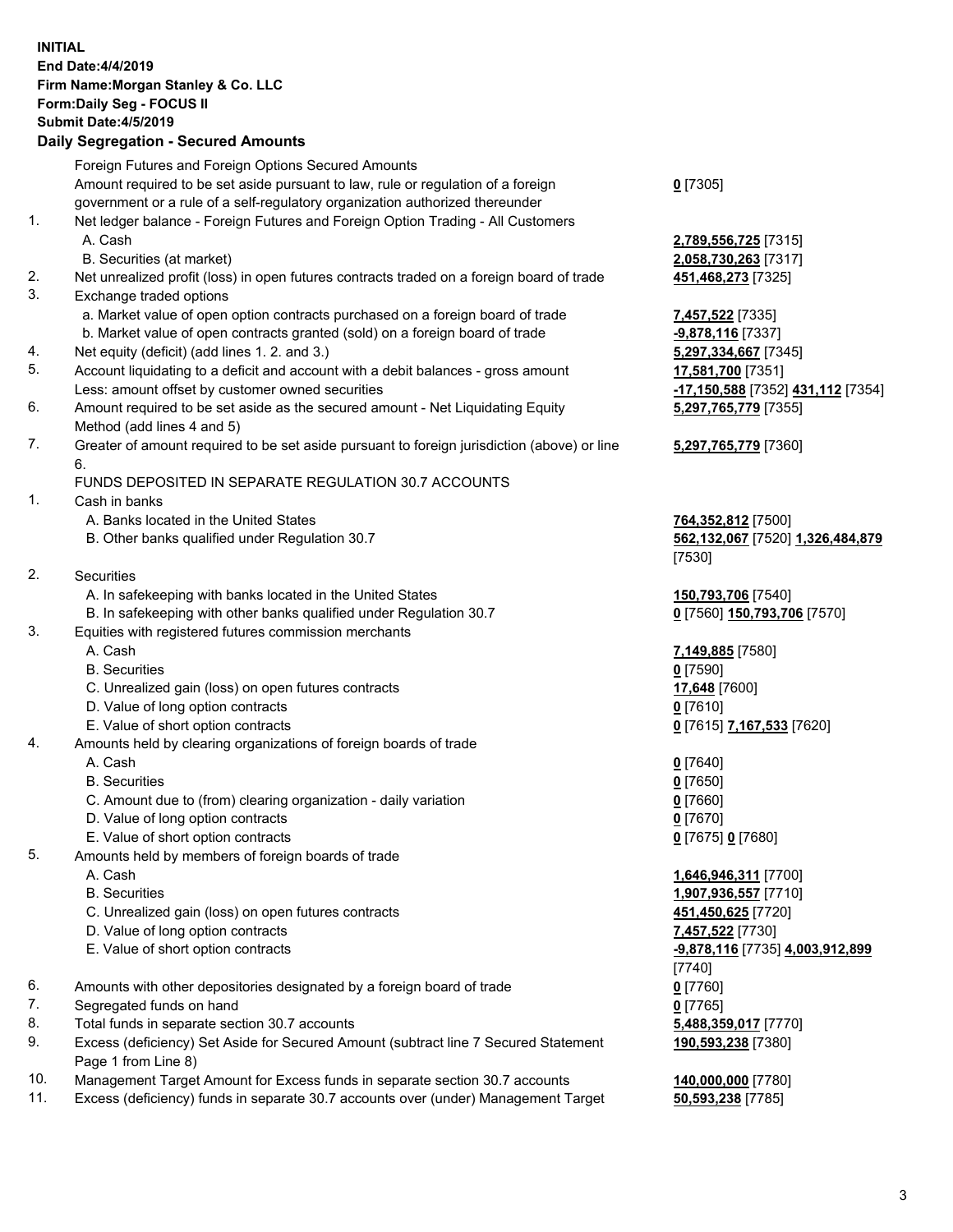|            | <b>INITIAL</b>                                                                                                                             |                                         |
|------------|--------------------------------------------------------------------------------------------------------------------------------------------|-----------------------------------------|
|            | <b>End Date:4/4/2019</b>                                                                                                                   |                                         |
|            | Firm Name: Morgan Stanley & Co. LLC                                                                                                        |                                         |
|            | Form: Daily Seg - FOCUS II                                                                                                                 |                                         |
|            | <b>Submit Date: 4/5/2019</b>                                                                                                               |                                         |
|            | Daily Segregation - Segregation Statement                                                                                                  |                                         |
|            | SEGREGATION REQUIREMENTS(Section 4d(2) of the CEAct)                                                                                       |                                         |
| 1.         | Net ledger balance                                                                                                                         |                                         |
|            | A. Cash                                                                                                                                    | 7,839,167,796 [7010]                    |
|            | B. Securities (at market)                                                                                                                  | 6,377,376,334 [7020]                    |
| 2.         | Net unrealized profit (loss) in open futures contracts traded on a contract market                                                         | 2,643,891,337 [7030]                    |
| 3.         | Exchange traded options                                                                                                                    |                                         |
|            | A. Add market value of open option contracts purchased on a contract market                                                                | 265,063,610 [7032]                      |
|            | B. Deduct market value of open option contracts granted (sold) on a contract market                                                        | -221,605,787 [7033]                     |
| 4.         | Net equity (deficit) (add lines 1, 2 and 3)                                                                                                | 16,903,893,290 [7040]                   |
| 5.         | Accounts liquidating to a deficit and accounts with                                                                                        |                                         |
|            | debit balances - gross amount                                                                                                              | 135,002,636 [7045]                      |
|            | Less: amount offset by customer securities                                                                                                 | -134,137,900 [7047] 864,736 [7050]      |
| 6.         | Amount required to be segregated (add lines 4 and 5)                                                                                       | 16,904,758,026 [7060]                   |
|            | FUNDS IN SEGREGATED ACCOUNTS                                                                                                               |                                         |
| 7.         | Deposited in segregated funds bank accounts                                                                                                |                                         |
|            | A. Cash                                                                                                                                    | 4,604,791,514 [7070]                    |
|            | B. Securities representing investments of customers' funds (at market)                                                                     | $0$ [7080]                              |
|            | C. Securities held for particular customers or option customers in lieu of cash (at                                                        | 609,212,625 [7090]                      |
|            | market)                                                                                                                                    |                                         |
| 8.         | Margins on deposit with derivatives clearing organizations of contract markets                                                             |                                         |
|            | A. Cash                                                                                                                                    | 6,111,385,822 [7100]                    |
|            | B. Securities representing investments of customers' funds (at market)                                                                     | $0$ [7110]                              |
|            | C. Securities held for particular customers or option customers in lieu of cash (at                                                        | 5,768,163,709 [7120]                    |
|            | market)                                                                                                                                    |                                         |
| 9.         | Net settlement from (to) derivatives clearing organizations of contract markets                                                            | 47,333,062 [7130]                       |
| 10.        | Exchange traded options                                                                                                                    |                                         |
|            | A. Value of open long option contracts                                                                                                     | 265,063,610 [7132]                      |
|            | B. Value of open short option contracts                                                                                                    | -221,605,787 [7133]                     |
| 11.        | Net equities with other FCMs                                                                                                               |                                         |
|            | A. Net liquidating equity                                                                                                                  | 10,084,793 [7140]                       |
|            | B. Securities representing investments of customers' funds (at market)                                                                     | $0$ [7160]                              |
|            | C. Securities held for particular customers or option customers in lieu of cash (at                                                        | $0$ [7170]                              |
|            | market)                                                                                                                                    |                                         |
| 12.        | Segregated funds on hand                                                                                                                   | $0$ [7150]                              |
| 13.<br>14. | Total amount in segregation (add lines 7 through 12)                                                                                       | 17,194,429,348 [7180]                   |
| 15.        | Excess (deficiency) funds in segregation (subtract line 6 from line 13)                                                                    | 289,671,322 [7190]                      |
| 16.        | Management Target Amount for Excess funds in segregation<br>Excess (deficiency) funds in segregation over (under) Management Target Amount | 235,000,000 [7194]<br>54,671,322 [7198] |
|            |                                                                                                                                            |                                         |

Excess